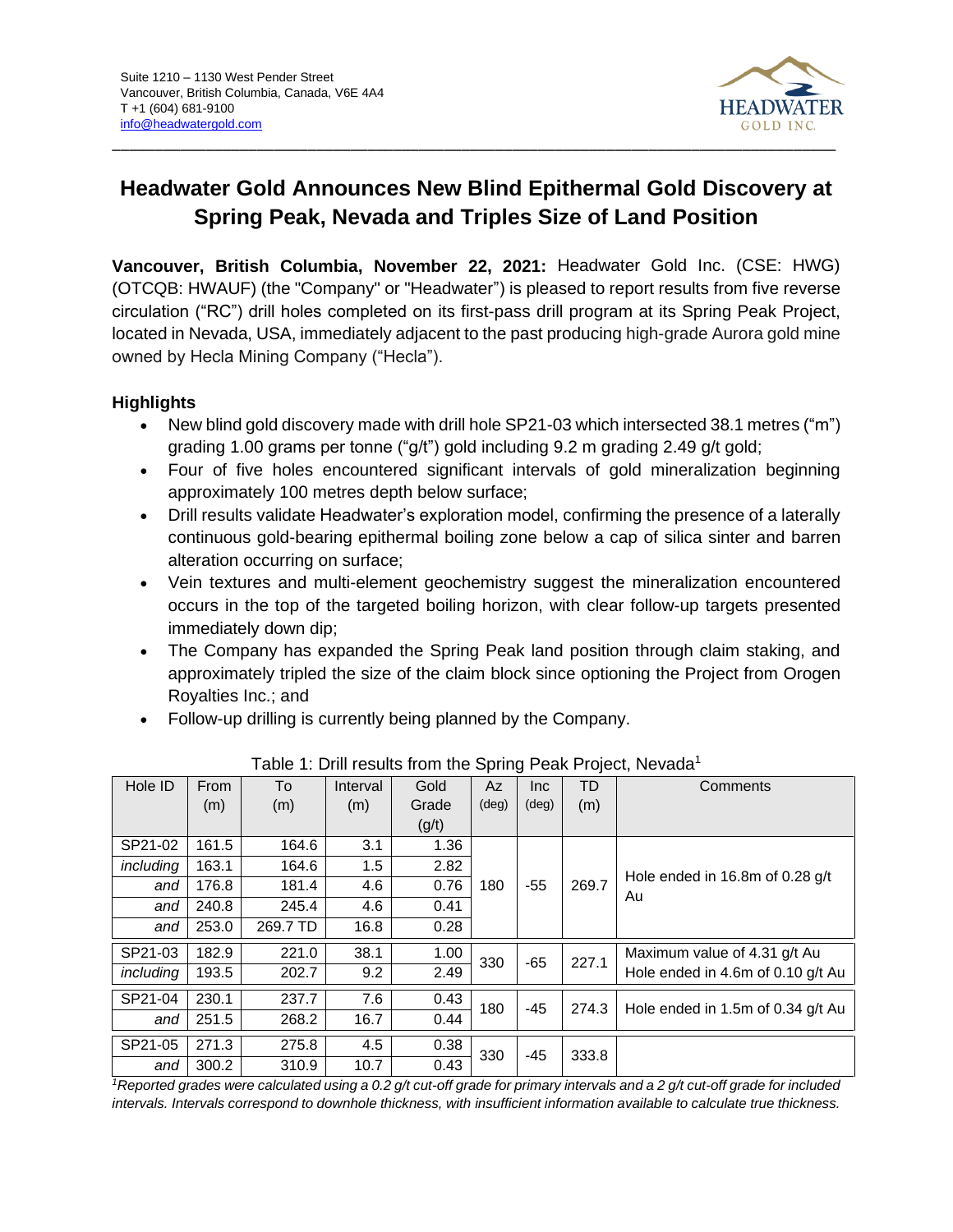Caleb Stroup, Headwater's President and CEO, states: "*We are very impressed with the widespread and consistent nature of anomalous gold mineralization beginning at approximately 100 metres below surface at Spring Peak; depths which were not tested by shallow historic drilling. In particular, the grades and widths encountered in SP21-03 represent a new blind gold*  discovery in a prolific historic district<sup>2</sup>, with compelling follow-up targets immediately down dip. *Although limited in scale, the first-pass drilling has clearly accomplished our primary goal of demonstrating the existence of significant blind gold mineralization below a barren alteration cap. We very much look forward to future drilling on the Project and are excited to test the size and grade potential of this new discovery.*



*Figure 1: Location of the Spring Peak Project relative to Hecla Mining Company's Aurora mine complex.*

# **About the Spring Peak 2021 Drill Program:**

The Spring Peak Project is located in the Aurora Mining District of west-central Nevada, approximately 50 kilometres southwest of the town of Hawthorne and adjoins Hecla Mining's Aurora mine complex. A large hydrothermal alteration cell occurs in the center of the Spring Peak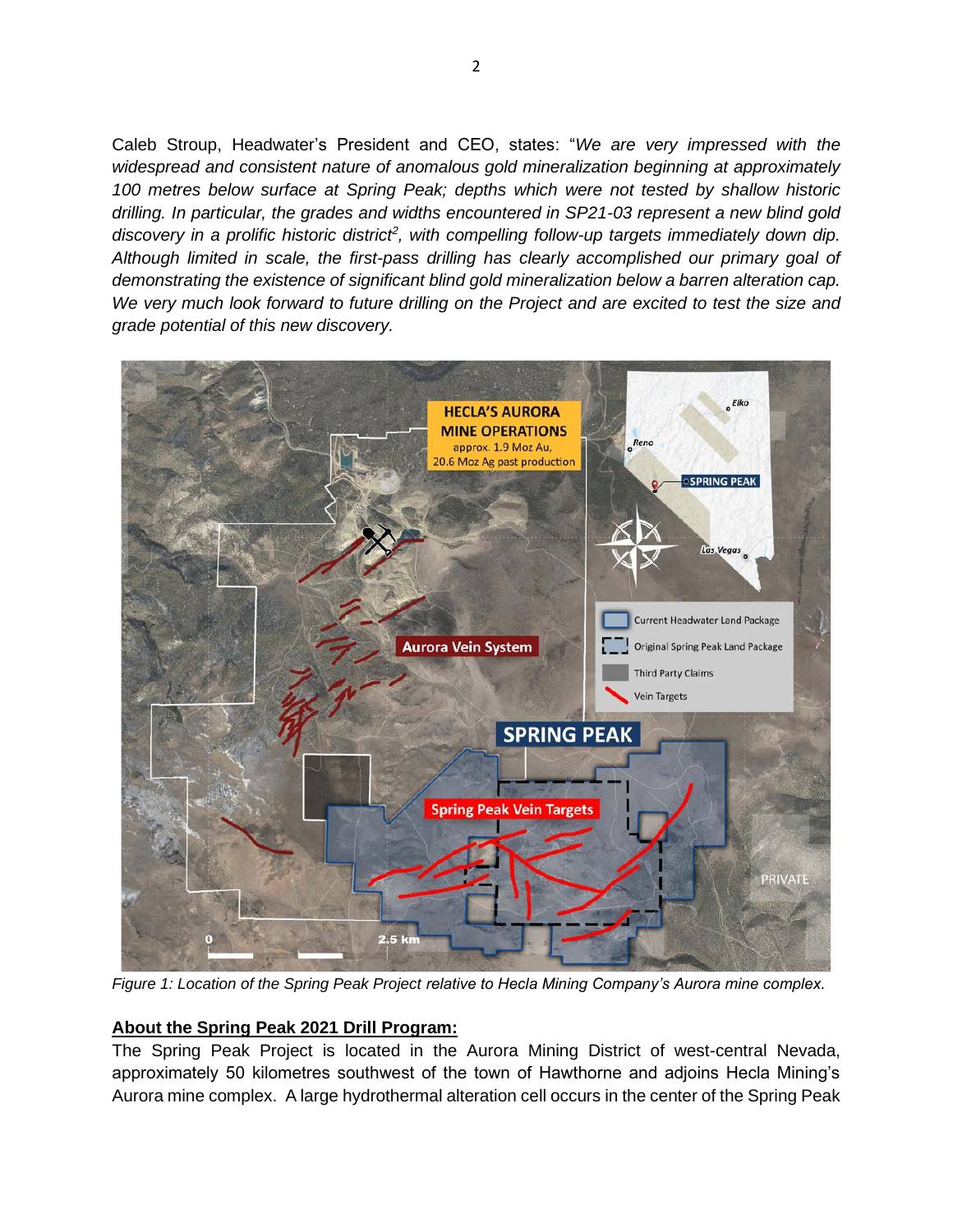Project area which is interpreted by Headwater geologists as representing the high-level manifestations of an epithermal precious metal system. Using a variety of geological and geophysical targeting tools, Headwater geologists identified several previously undrilled highgrade vein targets at depth beneath this high-level alteration cap, which were tested by the recent drilling.

Headwater's initial first-pass RC drilling program consisted of five drill holes totalling 1,350 metres. Drilling successfully intersected epithermal quartz veins at a range of elevations in multiple structures. Individual vein zones range from 1.4 to 18.3 metres in drilled width. The widest zone of veining and mineralization occurred in hole SP21-03 which intersected a fault-hosted vein zone immediately beneath a mapped silica sinter at surface. This interval returned gold values of 1.00 g/t gold over 38.1 metres, including 9.2 metres of 2.49 g/t gold, representing a new, blind gold discovery and a confirmation of the Headwater exploration model. Drill hole SP21-03 was terminated due to challenging drilling conditions while still in alteration, and only 6.1 metres beyond the reported 1.00 g/t interval. The vein textures encountered in SP21-03 range from clean, white chalcedonic quartz to finely banded chalcedonic quartz with quartz-after-platy-calcite textures, and minor stringers and clots of dark grey sulfosalts. These textures, together with the relatively low Ag:Au ratio (approximately 10:1), and the absence of appreciable base metal values, suggest SP21-03 only penetrated the very upper parts of the targeted boiling zone, with the primary high-grade target remaining at depth and yet to be drill tested. The mineralization encountered in SP21-03 is open up and down dip, as well as along strike. The nearest drill hole which penetrated to the appropriate depth is SP21-02, approximately 900 metres to the west, which ended in 16.8 m grading 0.28 g/t Au.

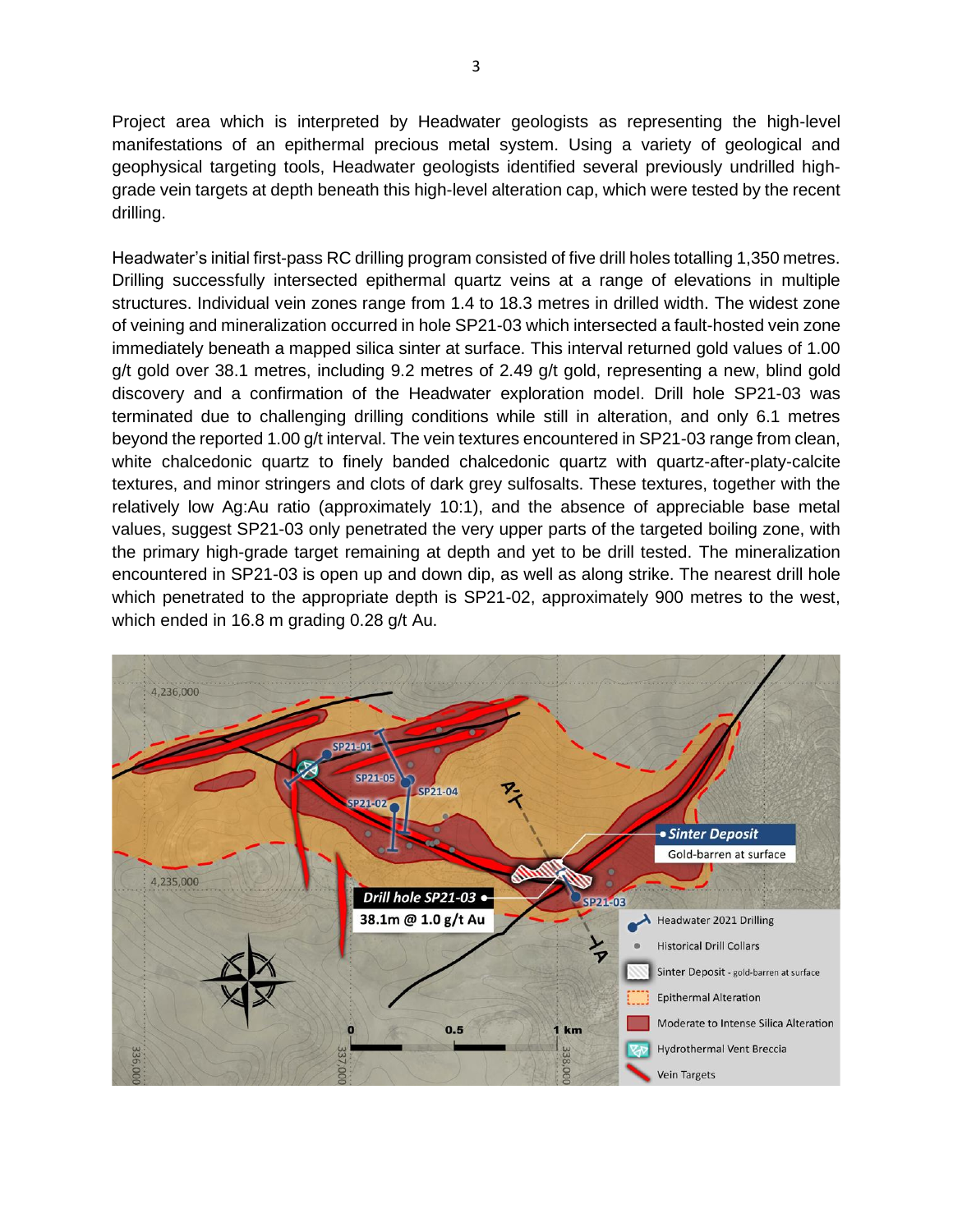*Figure 2: Plan map of the Spring Peak alteration footprint and interpreted principle structural controls, with 2021 drill hole locations, and location of section line shown in Figure 3.*

Drill holes SP21-02, SP21-04, and SP21-05 also intercepted significant intervals of gold mineralization in stockwork quartz vein zones beginning approximately 100 metres below the modern surface; depths which were previously not tested by historic drilling. Drill hole SP21-01 returned no significant gold intercepts. In aggregate, these results demonstrate the presence of a significant >1 kilometre zone of highly-anomalous gold values in the upper portions of a widespread epithermal boiling horizon. Headwater geologists believe this to be highly encouraging, especially given the proximity and geologic similarity with the mineralization in the nearby high-grade Aurora mine area<sup>2</sup>, approximately three kilometres to the northwest.

#### **Phase II Follow-up:**

The Company believes that RC drilling was an efficient and cost-effective means to confirm the presence of a viable epithermal precious metal system at depth, but has inherent limitations in the depth extent to which it is practical. Future programs will include a combination of RC drilling and diamond core to better test the true width and grade of the veins encountered and better ensure target depths can be reached. Future core drilling will also implement oriented core technologies, allowing the collection of detailed structural information critical for projecting and offsetting vein intercepts. Headwater geologists are currently updating the exploration model at Spring Peak by incorporating all new information and expanding the geologic mapping and surface geochemical sampling. The extensive CSAMT resistivity geophysical data collected by previous operators on the property appears to be an excellent tool for delineating zones of silicification and veining at depth, and additional resistivity modelling efforts are being initiated to help the targeting process.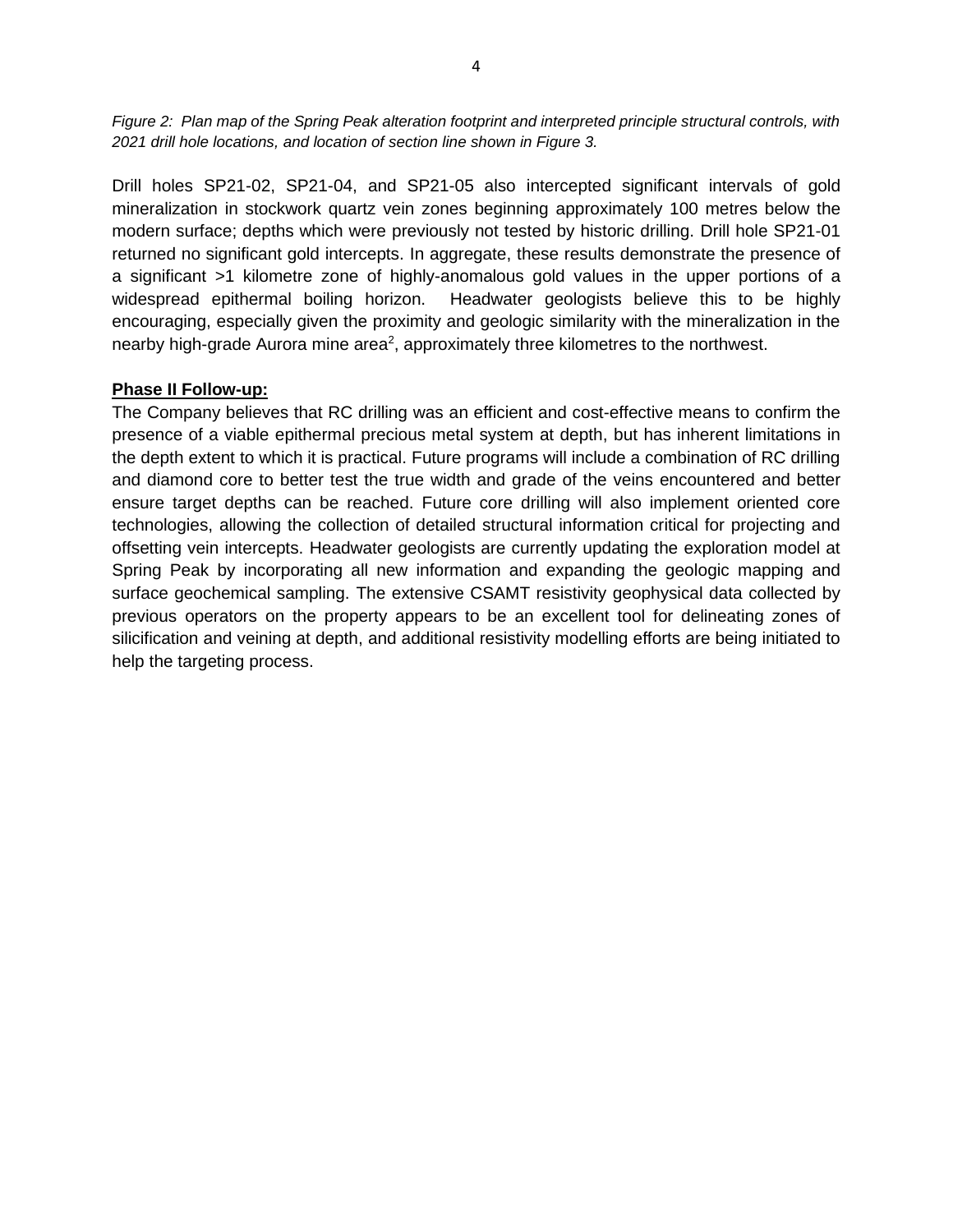

*Figure 3: Interpretive geological cross section A-A' showing CSAMT resistivity, drill hole SP21-03 with results, and proposed future offset drill holes.*

The Company is in the process of planning a drill program to offset the newly discovered gold mineralization at depth and test additional portions of the strike extent of the system. Diamond core follow-up holes will be designed to offset the vein zone encountered in SP21-03 at depth, as well as other structural zones in a favorable geologic setting for the formation of high-grade veins (Figure 3).

#### **Principal Terms of the Spring Peak Option Agreement:**

The Agreement allows for Headwater to acquire a 100% undivided interest, subject to retained royalties, in the Spring Peak project from Orogen Royalties Inc. ("Orogen") by incurring exploration expenditures of US\$250,000 prior to July 2023, making a cash or share payment totaling US\$250,000 (subject to receipt of certain future permitting milestones) and maintaining all required underlying option payments and royalties as outlined below.

Orogen will retain a 0.5% net smelter return ("NSR") royalty and an option to purchase an additional 0.5% NSR royalty for US\$1,000,000. The underlying option payments include an annual lease payment commencing at US\$40,000 and escalating up to US\$60,000 (indexed to inflation) with a US\$500,000 buyout. The underlying optionor will retain a 2.5% NSR royalty of which 1.5% of the NSR may be purchased for US\$1,500,000 at any time.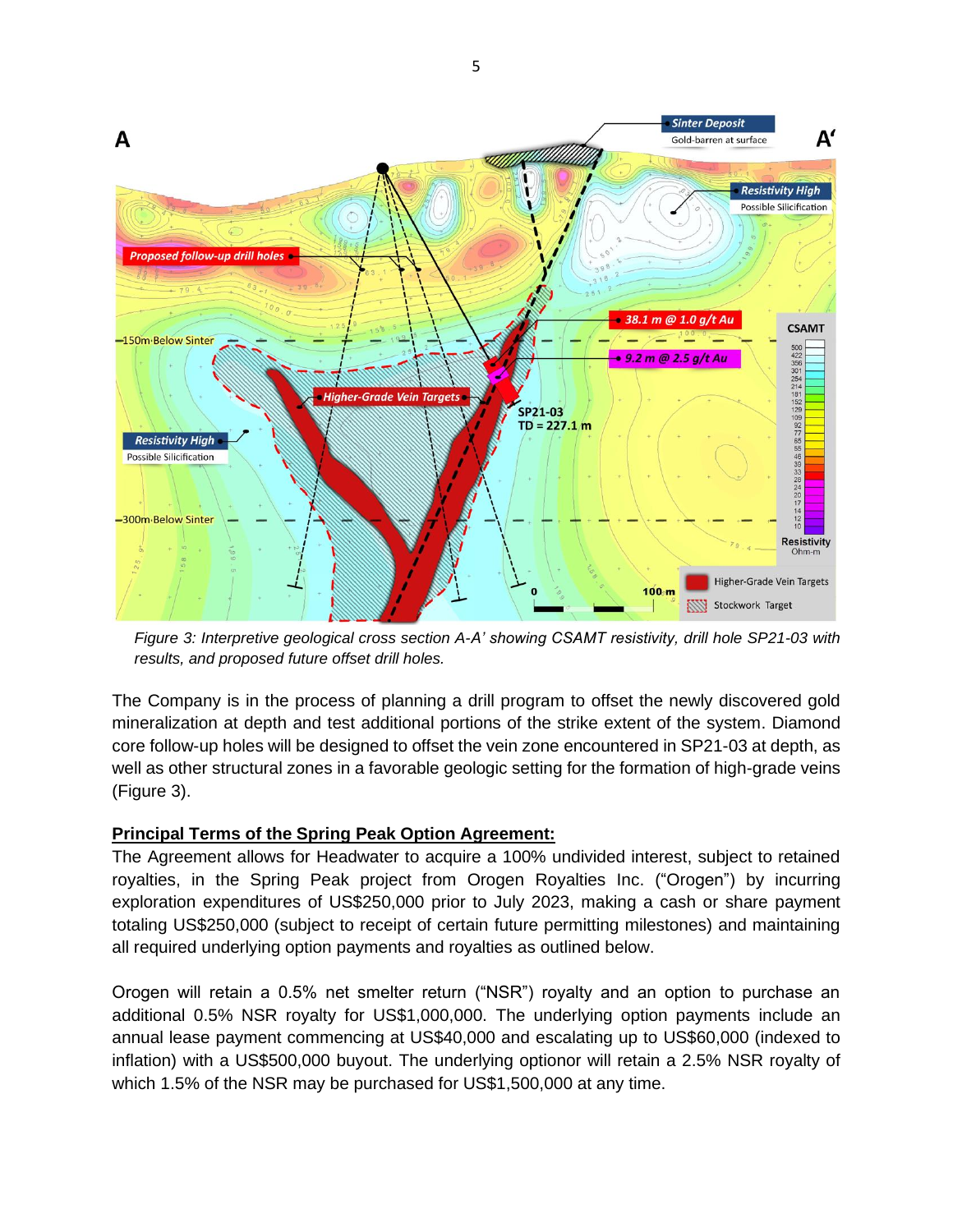#### **Sample Quality Control:**

Drilling at Spring Peak was conducted by Boart Longyear using a wheel-mounted reverse circulation drill rig. The drill chips were logged on site and at Company offices in Reno, Nevada. Samples were transported from site to American Assay Laboratories ("AAL"), located in Sparks, Nevada by American Assay personnel. Prior to dispatch, samples were placed in numbered bags with regular insertion of blind internationally certified reference materials, blanks, or a sample duplicate. American Assay Laboratories are an accredited analytical laboratory meeting ISO/IEC 17025:2017 and AC89 IAS requirements. Samples were prepared by standard AAL crushing and grinding methods. The pulps were then assayed for 21 elements via AAL method ICP-2AM21 using a 0.5 g sample after a two acid near total digest with an ICP-OES/MS finish. Gold was assayed by fire assay using AAL method FA-Pb30 using a 30g sample charge and ICP-OES finish. Laboratory standards and QA-QC are monitored by the Company.

### **About Headwater Gold:**

Headwater Gold Inc. is a technically-driven mineral exploration company focused on exploring for high-grade precious metal deposits in the Western USA. Headwater is aggressively exploring one of the most well-endowed and mining-friendly jurisdictions in the world with a goal of making world-class precious metal discoveries. Headwater has a large portfolio of epithermal vein exploration projects, and a technical team composed of experienced geologists with diverse capital markets, junior company, and major mining company experience. The Company is systematically drill testing several projects in Nevada, Idaho, and Oregon.

For more information, please visit the Company's website at [www.headwatergold.com.](https://hf.t.hubspotemail.net/e2t/tc/VWxxl61m82-ZW8TWn81209c8kW6D6W6y4sg_7mN5t-nk73p_8SV1-WJV7Cg-x6W3JHppG3_9WnjW8XqWY_57QsyyW4bkM6R3GWqcRW3JSFqG6Y-9tyW4VsDnV3Bqr7wW8qjVZL2jkHZDW3tz7GT84KFSKW2T9-mK6Gs_91W7FmDBn2vPzYwW8r-zl42Zp6qWW7VWWCq9gNC92W4NMRZN4VV9B_MTBxz_Kkk8LW47rQHG1j1g84Vn9txH8DkTjyW6T0Sdp3trMXzW7tDqhh3l8FJCW6w7_nq5bT0blW3_2KBL5_wW0GMnH_vHnKlZxN3KNSBRj7Jz-W53ltqx84nvvT3pSR1)

# **On Behalf of the Board of Directors**

"Caleb Stroup" President & CEO

For further information, please contact:

Brennan Zerb Investor Relations Manager +1 (778) 867-5016 *[bzerb@headwatergold.com](mailto:bzerb@headwatergold.com)*

#### **Qualified Person**

The technical information contained in this news release has been reviewed and approved by Scott Close, P.Geo (158157), a "Qualified Person" ("QP") as defined in National Instrument 43- 101 – Standards of Disclosure for Mineral Projects.

<sup>1</sup>Reported grades were calculated using a 0.2 g/t cut-off grade for primary intervals and a 2 g/t cut-off grade for included intervals. Intervals correspond to downhole thickness, with insufficient information available to calculate true thickness.